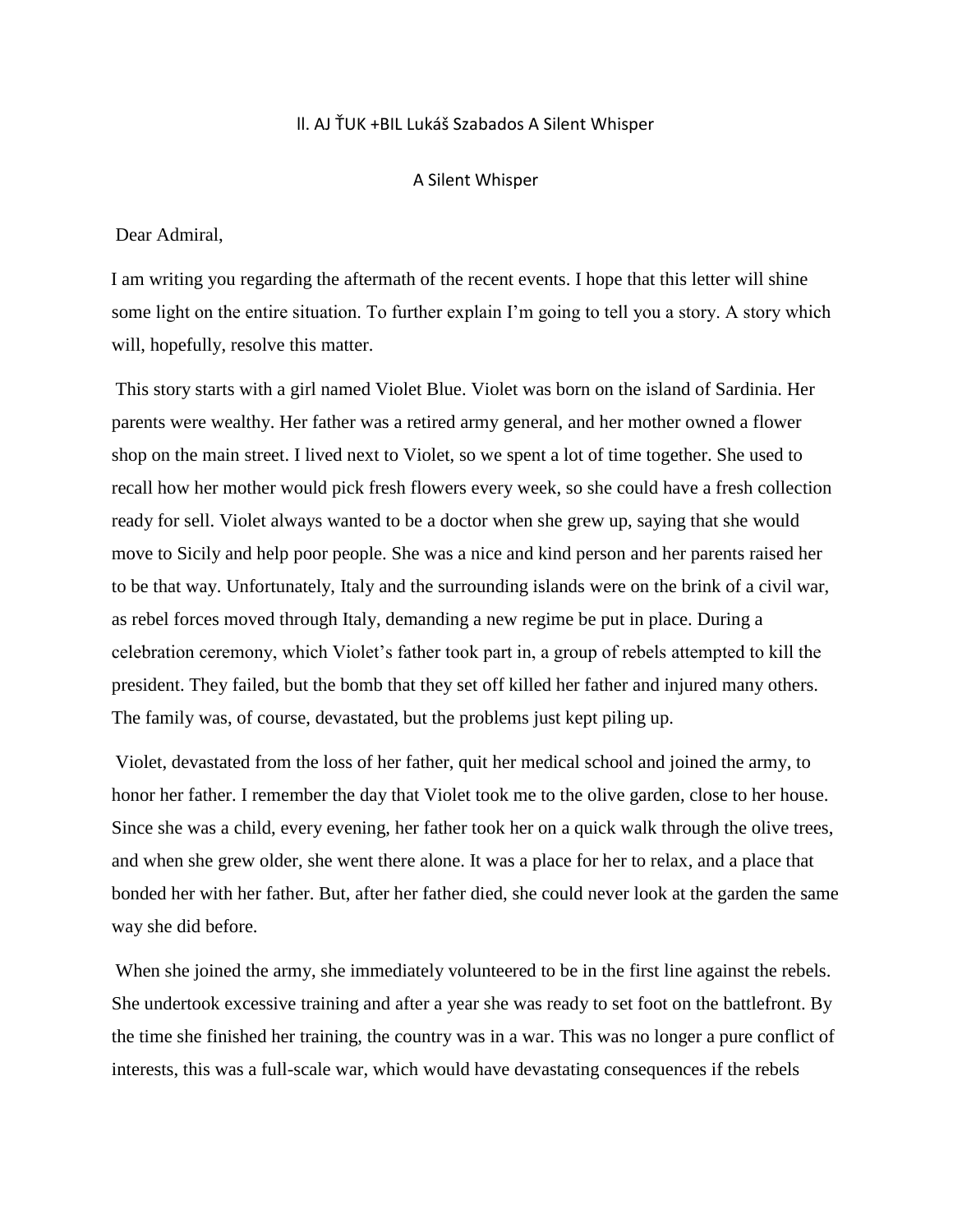won. Many of my friends, all in their teenage years, were recruited to the army, myself included. Violet was assigned to the same battalion I joined, so we fought alongside each other. However, during a reconnaissance mission in an abandoned government office, Violet found something she shouldn't have.

Top secret military and political documents, describing how the government made a deal with the Italian mafia, the government broke the terms of the deal which resulted in the mafia hiring mercenaries as the rebel forces. Violet was shocked, as she realized that the death of her father was the fault of the government and the mafia. She took the documents, preventing them from being found, but by doing so she placed herself under great risk. However, there wasn't much time before her superiors suspected that something was up. They took Violet for questioning and in the end, got their hands on the documents. Of course, the government knew that this can't be revealed to the public, so they had to find a way to silence Violet. They created fake evidence, and accused Violet of treason, cooperating with the rebels, and arrested her.

I did some research and I have enough evidence to prove that Violet is innocent, and that she must be released from custody at once. This is why I am writing this letter to you admiral, as I believe you have a strong sense of justice. If you want to show people the truth, then meet me at the National Roman Museum.

#### With honor,

## Lieutenant Marini

I closed the letter and looked at my desk. In front of me were a bunch of papers and documents. I looked at my watch and said: "It's time." I grabbed the plane tickets and headed out of my office. After a short plane flight, I arrived at Rome. I looked around and started heading towards the National Roman Museum.

The museum was standing majestically, basking in the hot sun. I looked around and I saw a man approaching me. "Admiral Ligusto, it's a pleasure to finally meet you in person," said Lieutenant Marini. We shook hands and started heading towards the museum. "The general was a good